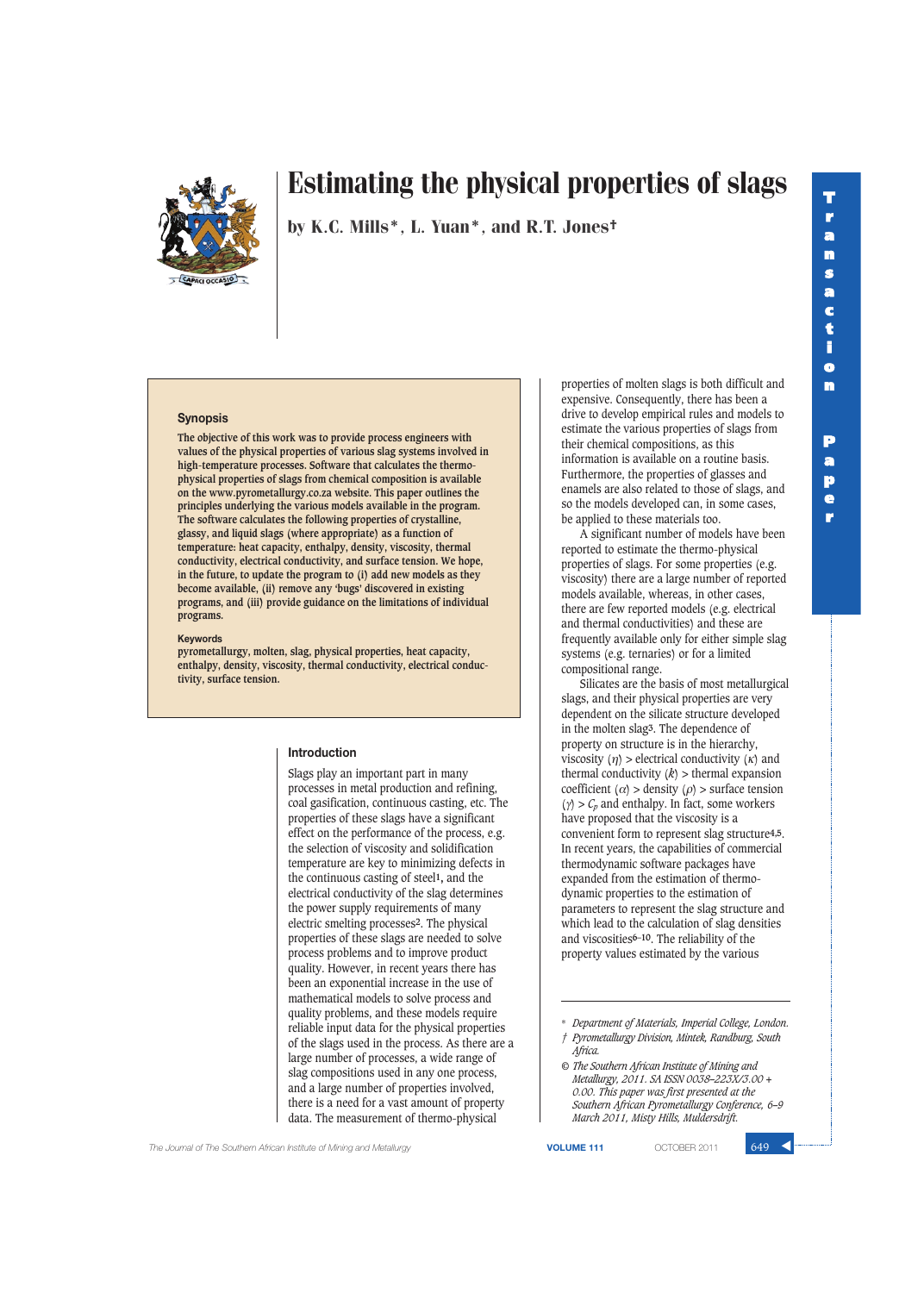thermodynamic packages will be evaluated in the future. Most process engineers do not have either the time or the specific expertise required to implement the reported models. Consequently, we have developed here a simple program that will enable engineers to estimate thermo-physical properties from the chemical composition of the slag in mass per cent.

## **Objectives of this work**

The objectives of this work are:

- (i) To develop a program to calculate various physical properties of slags from their chemical compositions and to make this openly available by placing it on the www.pyrometallurgy.co.za website
- (ii) To write a set of notes to accompany the program to aid its use, point out the limitations of predictions of individual models, range of applicability, etc., and provide guidance on which model to use for the slag system in question
- (iii) To identify any 'bugs' within the program and correct them continually
- (iv) To add new models as they become available.

#### **Effect of structure and other factors on properties**

A full list of the symbols and abbreviations used is given at the end of this paper.

#### *Structure of silicate and alumino-silicate slags*

Slags are formed of ions, and slag reactions are electrochemical in nature, involving the exchange of ions. Slags contain two forms of bonds: (i) covalent Si-O bonds that form into chains, rings etc., and (ii) ionic bonds involving cations such as Na+ or Ca2+ that break the silicate chains, etc., to form Na<sup>+</sup>-O- bonds<sup>11</sup>. The silicate structural unit  $(SiO_4^4)$ consists of one Si4+ ion surrounded tetrahedrally by four O2 ions (Figure 1)**11**. Each of these O ions has a negative charge, and so can connect to either another O<sup>-</sup> ion and thereby add to the network (denoted as a bridging oxygen (BO or  $O^{\circ}$ )) or to a cation, thereby breaking the chain (denoted as a nonbridging oxygen (NBO or O<sup>-</sup>). Oxygen ions that are not associated with Si ions are referred to as free oxygen (denoted O2-)**11**.



**Figure 1—Silicate structure showing four O-in tetrahedral positions surrounding a Si4+ ion**

 $\blacktriangleright$ 650 OCTOBER 2011 **VOLUME 111** *The Journal of The Southern African Institute of Mining and Metallurgy*

The structure of a slag can thus be represented by the mole fractions  $(X)$  of  $O^{\circ}$ ,  $O^{\circ}$  and  $O^{\circ}$ - present. Consequently, it is customary to divide various constituents into either network formers (e.g. *SiO*2) or network breakers (*CaO*, *Na*2*O*, etc.). However, when  $Al_2O_3$  is added to a silicate slag, the  $Al^{3+}$  ion can be absorbed into the  $Si^{4+}$  chain but requires charge-balancing cations (e.g. *Na*+ or 0.5*Ca*2+) to create a (*NaAl* )4+ ion which must be located near the *Al* 3+ as shown in Figure 2. Cations on charge-balancing duties cannot act as network-breakers.

#### *Parameters used to represent structure*

Several parameters have been used to represent the structure of the slag. The earliest models used the basicity (%CaO/  $\%SiO<sub>2</sub>$ ) or basicity indices where different weights were given to different basic oxides (e.g. CaO, MgO, or FeO). The most widely used parameter is the ratio of NBO to tetragonal ions (NBO/T), which is calculated using Equation [1]. NBO/T is a measure of the depolymerization of the slag.

$$
NBO/T = 2(X_{MO} + X_{M_2O} + 3 f X_{M_2O_3} - X_{A l_2O_3} - (1-f) X_{M_2O_3})/(X_{SiO_2} + 2 X_{A l_2O_3} + 2(I-f) X_{M_2O_3})
$$
\n[1]

where  $X =$  mole fraction,  $f =$  fraction of  $M_2O_3$  acting as a network breaker *MO*=*CaO*, *FeO* etc. *M*<sub>2</sub>*O*=*Na*<sub>2</sub>*O* etc. and *M*<sub>2</sub>*O*<sub>3</sub> =*Fe*2*O3*, *Cr*2*O*<sup>3</sup> etc.

Some workers prefer using the parameter *Q* (defined in Equation [2]) since this provides a measure of the polymerization of the slag that is easier to visualize; *Q* will be used here. Table I provides some examples of the physical reality of various *Q* and (NBO/T ) values.



**Figure 2—Formation of a silicate network showing (a) bridging oxygens** and (b) charge-balancing by a Na<sup>+</sup> (denoted as a rectangle) when Al **cations are incorporated into the network (denoted as a rectangle)**

| Table I<br>NBO/T and Q for various CaO-SiO2 slag<br>compositions |                        |       |                |                                                |
|------------------------------------------------------------------|------------------------|-------|----------------|------------------------------------------------|
| <b>Unit</b>                                                      | <b>Equivalent</b>      | NBO/T | Q              | <b>Examples</b>                                |
| $SiO44- (monomer)$                                               | 2CaO.SiO <sub>2</sub>  | 4     | 0              | BOS slag ; Q=ca. 0                             |
| $Si2O76$ - (polyhedra)                                           | 3CaO.2SiO <sub>2</sub> | 3     | 1              | Mould flux; billets; $Q = 1$                   |
| $Si2O64$ - (chain)                                               | CaO.SIO <sub>2</sub>   | 2     | $\overline{2}$ | $BF$ slag $Q > 2$<br>Mould fluxes; $Q = 2-2.5$ |
| $Si2O52$ - (sheet)                                               | CaO. $2SiO2$           | 1     | 3              | Glasses, Coal slags                            |
| $SiO2$ (3-dim)                                                   | SiO <sub>2</sub>       | O     | 4              | Glasses                                        |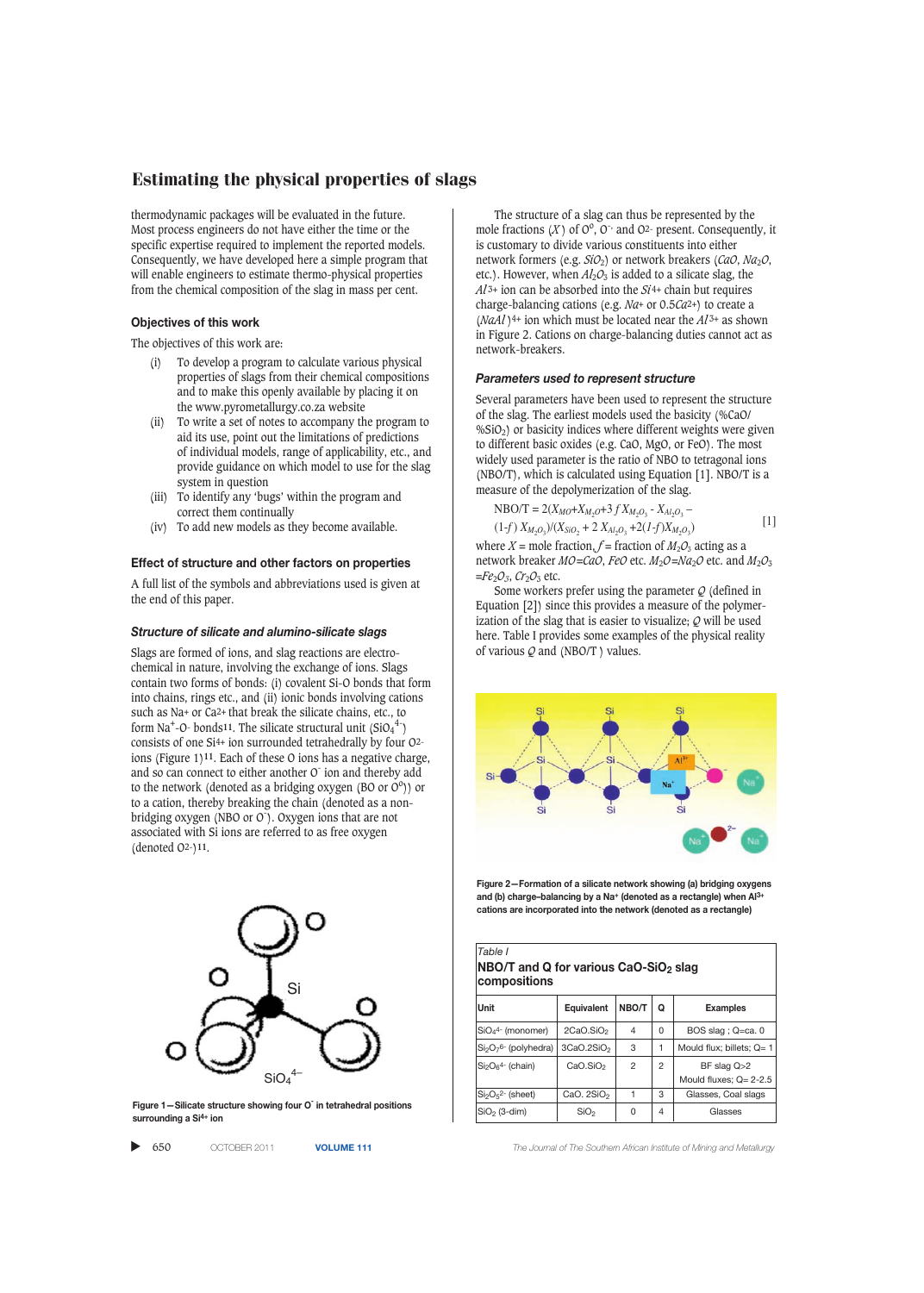## *Q=*4-NBO/T [2]

Other models<sup>10</sup> calculate the mole fractions of O°, O<sup>-</sup>, and O2- (which are usually calculated using the Gaye modification**12** of the Kapoor-Frohberg cell model**13**) and relate these to the property values.

Structural data for slags can be determined using Raman spectroscopy; in these cases the structural parameters can be expressed as the mole fractions of  $Q_1$  (equivalent to 2*CaO.SiO*<sup>2</sup> or *O*2- units), *Q*<sup>2</sup> (3*CaO.* 2*SiO*<sup>2</sup> units), *Q*<sup>3</sup> (*CaO.SiO*<sub>2</sub> units), and  $Q_4$  (*SiO*<sub>2</sub> or O<sup>0</sup> units).

One difficulty when using both (*NBO*/*T*) and *Q* is that they do not differentiate between the effects of the different cations on the structure or property (e.g. CaO, MgO, and *Na*<sub>2</sub>*O*). For this reason, the optical basicity (Λ) has been used to represent the structure as it does differentiate between cations but this parameter  $(\Lambda_{\text{corr}})$  is usually corrected for the cations used in charge-balancing duties**14**.

Du and Seetharaman**15,16** took a different approach and represented the activation energy for viscous flow as a function of the excess free energy  $(\Delta G^{xS})$  of the molten slag.

# *Effect of different cations on properties*

Property values are affected by the nature of the cation as can be seen from Table II. The cations affect the various properties in different ways:

- (i) Divalent ions (e.g. Ca2+) will break two different chains and the resulting ionic bonds hold these two chains together (O<sup>-</sup>-Ca<sup>2+-O</sup>), whereas monovalent ions (O<sup>-</sup>-Na<sup>+</sup>) will break only one chain; consequently, for the viscosities of slags with equivalent compositions, η *CaO* > η *Na*2*O*.
- (ii) For equivalent slag compositions (identical *Q*) there are twice as many Na+ ions as Ca2+ ions; since the electrical conductivity is dependent upon the number of ions available, it follows that the electrical conductivity of <sup>κ</sup>*Na*2*<sup>O</sup>* > <sup>κ</sup>*CaO*.
- (iii) The electrical conductivity is also dependent upon the mobility of the cations; thus it would be expected that the conductivity would be greater for smaller cations; this is valid for Li, Na, and K ions, but the reverse trend can be seen with Ba, Ca, and Mg. This is probably due to the effects of increased polarization with decreasing ionic radius that could also affect the cationic mobility.

Inspection of Table II indicates that, although property values are affected by different cations, the effect differs according to the property.

## *Effect of temperature on physical properties*

Increasing temperature tends to loosen the network structure. Thus properties such as viscosity and thermal conductivity tend to decrease with increasing temperature**3**. For other properties where the network offers a resistance to movement (e.g. electrical conductivity and thermal expansion), property values tend to increase with increasing temperature.

When looking at the effect of temperature on solid slags it is necessary to divide slags into (i) glassy slags and (ii) crystalline slags. It is customary to express structure-related properties (e.g. viscosity, electrical conductivity) by either the Arrhenius or Weymann equations shown in Equations [3] and [4] respectively, where *A* and *B* are constants and  $(B =$ *E/R*) where  $E =$  activation energy for viscous flow and  $R =$ gas constant.

| $\eta(dPas) = A_A exp(B_A/T)$       | $\lceil 3 \rceil$ |
|-------------------------------------|-------------------|
| $\eta(dPas) = A_W T exp (B_W/T)$    | [4]               |
| $\eta(dPas) = A_V exp(B_V/(T-T_o))$ | $\vert 5 \vert$   |

When heating a glassy slag from room temperature, there is an abrupt change in property (e.g.  $C_p$ ,  $\alpha$ ) at the glass transition temperature  $(T_g)$  where the slag transforms into a supercooled liquid ( $\mathcal{S}cl$ ). This transition at  $T_g$  is accompanied by a step-like increase in  $C_p$  and a 3-fold increase in  $\alpha$  above *Tg*. The viscosity of the *scl* decreases smoothly with increasing temperature above  $T_g$  and is usually expressed in the form of the Vogel-Fulcher relation (Equation [5]) with the viscosity value at  $T_g$ ,  $\eta$   $T_g(dPas) = 10^{13.4}$  (Figure 3a). Thus for supercooled liquids there are no abrupt changes in property at *Tliq* (e.g. no enthalpy of fusion). In contrast, when a liquid slag is cooled to the point where crystals are precipitated (known as the break temperature,  $T_{br}$ ) there is a sudden increase in viscosity (Figure 3b).

Heating a crystalline slag results in no abrupt changes in property at  $T_g$ , and both  $C_p$  and  $\alpha$  values tend to be lower than those of glassy slags for the region where  $T_g < T < T_{liq}$ . However, for crystalline slags, there is an abrupt change in both enthalpy (Δ*Hfus*) and volume (Δ*Vfus*) when the crystalline solid transforms to liquid in the fusion region. Thus it is necessary to differentiate between glassy and crystalline

*Table II*

**Effect of different cations on properties of slags;**  $\alpha$ **,**  $\beta$  **= linear and volume thermal expansion coefficients; k** = thermal conductivity;  $\kappa$  = electrical conductivity;  $\eta$  = viscosity

| Property        | Structure dependence                  | Cation dependence                                                                                                                                                                                                                                            | [Ref] Comments T dependence |
|-----------------|---------------------------------------|--------------------------------------------------------------------------------------------------------------------------------------------------------------------------------------------------------------------------------------------------------------|-----------------------------|
| $T_{liq}$       |                                       | Mg>Ca>Sr>Ba>Li>Ca>Sr>Ba: T <sub>lig</sub> ↑as (Z/r <sup>2</sup> ) ↑                                                                                                                                                                                          | For same X <sub>SiO2</sub>  |
| $\alpha, \beta$ | $\alpha, \beta$ $\uparrow$ as Q       | K>Na>Li>Ba>Ca>Mg; $\alpha$ $\uparrow$ -as (Z/r <sup>2</sup> ) $\downarrow$                                                                                                                                                                                   | $[3]$                       |
| ۱k              | $k \uparrow$ as Q $\uparrow$          | Li seems to $\uparrow$ k at 298& T <sub>a</sub>                                                                                                                                                                                                              | $[3]$                       |
| К               | $\kappa \uparrow$ as Q $\downarrow$ : | Li>Na>K>Ba>Ca>Mg; $\kappa_1 > \kappa_{II}$                                                                                                                                                                                                                   | $[17]$                      |
| $\eta$          | $\eta \uparrow$ as Q $\uparrow$       | $\eta_{\text{Mq}}$ > $\eta_{\text{Ca}}$ > $\eta_{\text{Sr}}$ > $\eta_{\text{Ba}}$ > $\eta_{\text{Fe}}$ : - $\eta$ $\downarrow$ as (Z/r <sup>2</sup> ) $\downarrow$<br>η <sub>Mg</sub> >η <sub>Ba</sub> > η <sub>Sr</sub> >η <sub>Ca</sub> >η <sub>Fe</sub> ; | $[18]$<br>$[19]$            |

**The Journal of The Southern African Institute of Mining and Metallurgy <b>VOLUME 111 VOLUME 111 COTOBER 2011** 651 **651**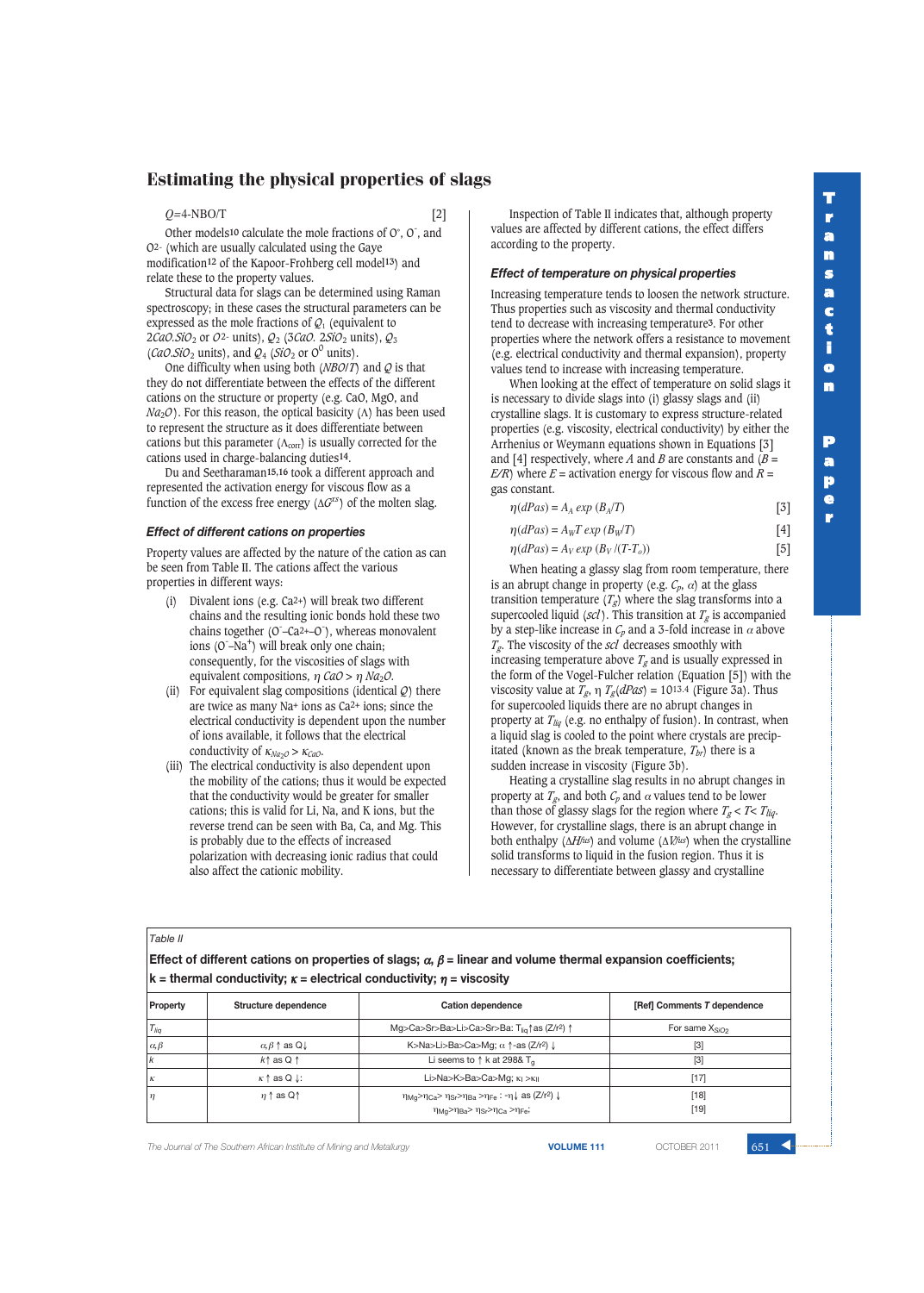# $\mathbf{E}$  estimating the properties of slags of slags of slags of slags of slags of slags of slags of slags of slags of slags of slags of slags of slags of slags of slags of slags of slags of slags of slags of slags of sla



**Figure 3—Plots of log10 viscosity as functions for reciprocal temperature (K-1) for (a) glassy slag (***Q***>2.5) and (b) for a less-glassy slag (***Q***=2)**

slags when estimating property values in the solid state; as a rough rule of thumb, glassy slags occur when Q>2.5 and crystalline slags when Q=<2.

# **Modelling thermo-physical properties of slags**

The fundamentals underlying the various methods used to calculate individual properties in the program are described below. All temperatures in this paper refer to the thermodynamic temperature, *K*.

## *Liquidus temperature (Tliq)*

It is essential to have a value for the liquidus temperature when modelling the thermo-physical properties of both solid and liquid slags. In the commercial thermodynamic models *Tliq* can be calculated for the temperature where the activity of the liquid is unity. This facility is not available for the present software and a value should be provided by the user. If the user does not provide a  $T_{liq}$  value, the model will insert a default value (Equation [6]). This was obtained by carrying out regression analysis on 124 *Tliq* values taken from several sources**20,21**. This approach provides general trends for the effect of individual oxides on *T<sub>liq</sub>*. However, the liquidus surface contains 'peaks and valleys' that frequently occur at compositions corresponding to compound formation, e.g. '2CaO.SiO<sub>2</sub>'. The database contains a number of  $T_{liq}$  values corresponding to such compounds. The mean uncertainty of the estimated  $T_{liq}$  value is  $\pm$  130K. This is due mainly to large deviations (± 500K) that can occur for compound 'peaks and valleys' which constitute about a quarter of the database; for the remainder of the database, the uncertainty is  $\lt \pm 100$ K. For these reasons, users are recommended to provide a value if they have one.

 $T_{liq}(K)$ =958+656.9 $X_{SiO_2}$ + 1040.7 $X_{CaO}$  +1343.2 $X_{Al_2O_3}$ +1090.5*XMgO*+137*XNa*2*<sup>O</sup>* -668 *XK*2*<sup>O</sup>* +408.7*XLi*2*<sup>O</sup> +*  $522X_{FeO} + 760.9X_{MnO} + 1022X_{CrO} + 794X_{Fe_2O_3} +$ <sup>[6]</sup>  $2198X_{Cr_2O_3}$ -532 $X_{CaF_2}$ +844  $X_{TiO_2}$ -12.6 $X_{B_2O_3}$ +  $1207X_{BaO} + 1768 X_{SrO} + 2234X_{ZrO}$ 

#### *Glass transition temperature (Tg)*

It is also essential to have a value of  $T_g$  for the estimation of the thermo-physical properties of solid, glassy materials. The following equation was derived by regression analysis of experimental data for  $T_g$  and chemical compositions of the slags.

 $\blacktriangleright$  652

*Tg*(*K*)= 1028 - 26*XSiO*<sup>2</sup> +189.5*XCaO*–95.6*XAl* <sup>2</sup>*O*<sup>3</sup> -996  $X_{Na_2O}$  – 850 $X_{Li_2O}$  – 600 $X_{K_2O}$  – 59760 $X_{MgO}$  + 7034 $X_{CaF_2}$  -[7]  $6366X_{MnO} + 3608X_{FeO}$ 

It should be noted that the constants associated with MgO, MnO, and FeO are 'unrealistic' since they are based on values for slags with ca. 1% of these oxides, which leads to unrealistic estimates of  $T_g$  when applied to slags with much higher concentrations of these oxides.

## *Heat capacity (Cp) and enthalpy (HT-H298)*

#### *Crystalline slags*

The heat capacities of slags are little affected by the structure of the slag; thus it is possible to obtain reasonable estimates of  $C_p$  from partial molar  $C_p$  values for individual components (Equation [8] where  $1, 2 = \text{CaO}, \text{SiO}_2, \text{etc.}$ ).

$$
C_p = \Sigma (X_1 C_{p1}) + (X_2 C_{p2}) + (X_3 C_{p3}) + (X_4 C_{p2})
$$
 [8]

It is customary to express the temperature dependence of *Cp* of crystalline slags in the form:

$$
C_p = a + bT - c/T^2 \tag{9}
$$

Thus it is possible to derive individual values of the parameters, *a*, *b*, and *c* by:**19**

$$
a = \sum (X_1 a_1) + (X_2 a_2) + (X_3 a_3) + (X_4 a_4)
$$
 [10]

The enthalpy  $(H_T - H_{298})$  is given by

$$
(H_T - H_{298}) = 298 \int C_p dT = a (T - 298) + 0.5bT^2 - 0.5b (298)^2 + (c/T) - (c/298)
$$
 [11]

Consequently,  $(H_T - H_{298})$  for the crystalline state can be calculated from the *a*, *b*, and *c* values.

It takes energy for a crystalline solid to transform into a liquid slag, and this energy (enthalpy of fusion, ∆*H fus*) can be calculated from the entropy of fusion (∆*S fus*) that represents the structural changes accompanying this transition. The  $ΔH<sup>J</sup>us$  can be calculated in the following way<sup>22</sup>:

$$
\Delta S^{fus} = \sum (X_1 \Delta S^{fus}) + (X_2 \Delta S^{fus}) + [12]
$$
  
\n
$$
(X_3 \Delta S^{fus}) + (X_4 \Delta S^{fus}) + \dots
$$
  
\n
$$
\Delta H^{fus} = T_{liq} \Delta S^{fus}
$$
\n[13]

*Glassy slags*

The  $C_p$  values for glassy slags are very similar to those of crystalline slags in the range (298K to  $T_g$ ), but glassy slags show a stepwise increase of ca. 0.2 kJ K-1kg-1 at  $T_g$  ( $C_pT_g$ ) usually occurs around 1100 JK-1kg-1 (=1.1 kJ K-1kg-1). The enthalpy  $(H_T - H_{298})$  value at  $T_{liq}$  (=Tm) for the liquid phase must be identical for both glassy and crystalline phases of the same composition. Thus we can calculate  $C_p$  and  $(H_T - H_{T_q})$ values by Equation [14] for the  $(T_g - T_{liq})$  range by assuming that  $C_p = a' + b'$  in this range.

$$
{}^{m} - T_g)) - a' \} / (T^{m} + T_g)
$$
 [14]

where  $\Delta = (H_{Tm} - H_{298})_{crys} - (H_{Tg} - H_{298})_{glass}$  and  $a' = C_p$ scl  $T_{gr}$ . There is no enthalpy of fusion term at  $T_{liq}$  for the supercooled liquid.

## *Liquid slags*

 $b' = 2{f(A)}/T$ 

Values for the liquid can be calculated from Equation [8] using the values  $C_p(1)$  for the various slag constituents (e.g. *CaO*, *SiO*2, etc.)**<sup>22</sup>**

652 OCTOBER 2011 **VOLUME 111** *The Journal of The Southern African Institute of Mining and Metallurgy*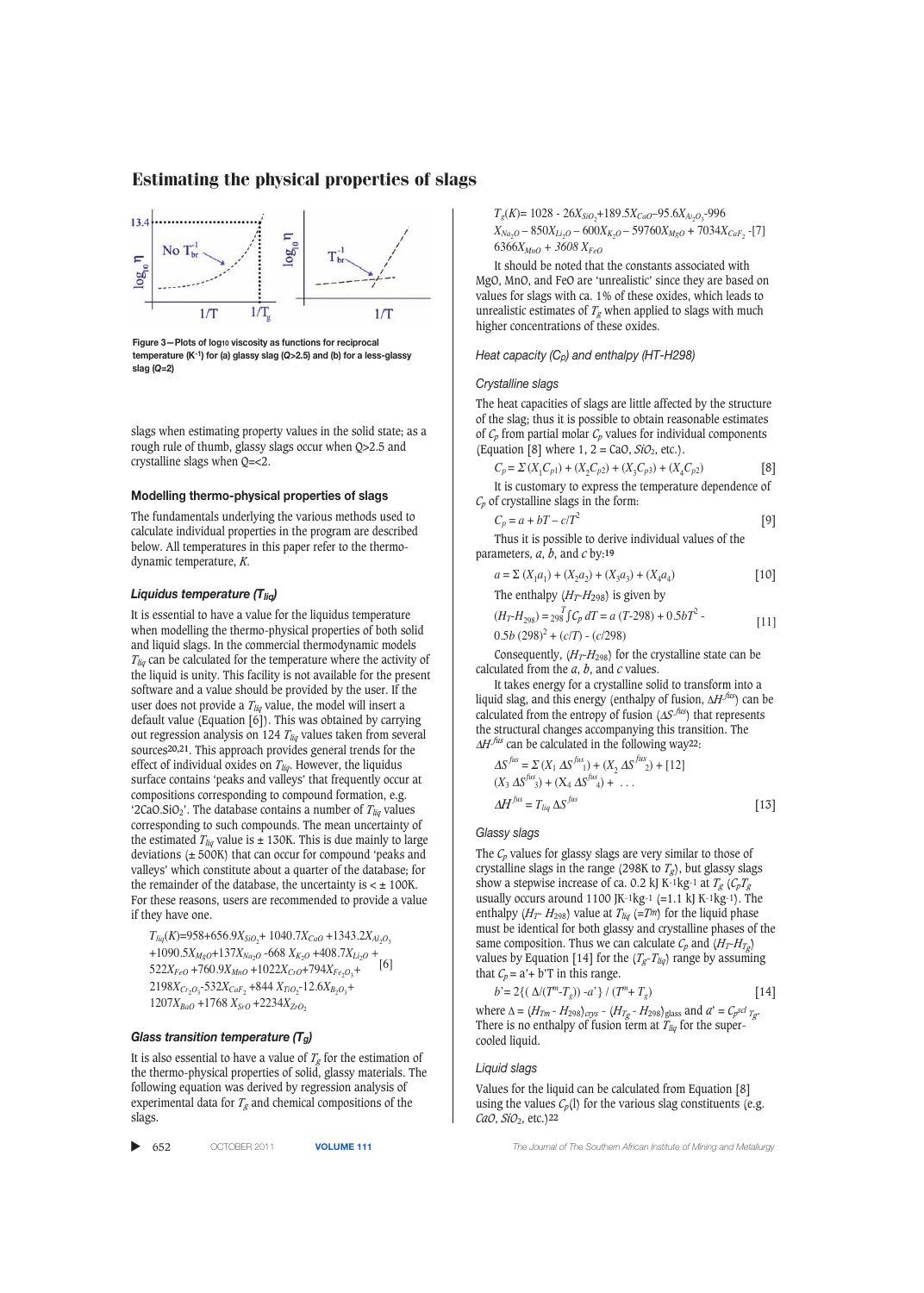

**Figure 4—Schematic diagrams showing (a)** *Cp* **and (b) enthalpy (***HT***-***H***298) of glassy and crystalline slags as functions of temperature; solid line,** ♦**= crystalline phase; - - -,O= liquid, supercooled liquid and glass phases; vertical dotted lines represent** *Tg* **and** *Tliq*

# *Density (*ρ*) and Thermal expansion(*α*,* β*)*

#### *Liquid slags*

The densities of most of the components of the slag tend to be similar, so Keene**23** proposed a simple relation for calculating the densities of molten steelmaking slags at 1673K with an uncertainty of ca.  $\pm$  5%.

$$
\rho_{1673}(\text{kgm-3}) = 2490 + 12 \left( \%FeO +\%Fe2O3 + %MnO + %NiO \right)
$$
 [15]

The densities of molten slags (ρ) can be modelled**19** using the partial molar volumes (*V*, Equations [16] and [17], where *M*= molecular weight) of the various slag constituents. The effect of the  $SiO_2$  and  $Al_2O_3$  on the molar volume (i.e. structure) of the slag can be represented by simple relations (Equations [18] and [19] respectively) derived from an analysis of density measurements**22**. The densities are calculated for a reference temperature of 1773K and then adjusted to other temperatures by applying a temperature coefficient of -0.01%  $K^{-1}$ . The calculated densities usually lie within  $\pm$  2% of measured values.

$$
V = \sum (X_1 V_1) + (X_2 V_2) + (X_3 V_3) + (X_4 V_4) + \dots
$$
 [16]

$$
\rho = M/V \tag{17}
$$

$$
V_{SiO_2} = (19.55 + 7.97X_{SiO_2})
$$
\n[18]

$$
V_{Al_2O_3} = (28.3 + 32X_{Al_2O_3} - 31.45X_{Al_2O_3}^2)
$$
 [19]

# *Solid slags*

Thermal expansion coefficients  $(\alpha)$  for crystalline and glassy slags are very similar for temperatures in the range (298*K* to  $T_g$ ). However, for glassy slags, the transition into a supercooled liquid (*scl* ) is accompanied by a three-fold increase in  $\alpha$ , whereas, in contrast, for crystalline slags,  $\alpha$  maintains its gradual increase with increasing temperature. Consequently, for any specific temperature in the range ( $T_g$  to  $T_{liq}$ ),  $V_T^{scl}$  >  $V_T^{crys}$ . However, at  $T_{liq}$ , there is a sudden increase in volume (Δ*V fus* ) as the crystalline solid transforms into a liquid; in contrast, there is no volume change associated with the transition of a *scl* into a liquid (i.e.  $\Delta V$  *fus*=0). Thus the enhanced volume change associated with  $\alpha^{scl}$  in the ( $T_g$  to  $T_{liq}$ ) range is offset by  $\Delta V$  *fus*.

## Crystalline slags

Slags with crystalline phases have a higher density than glassy, amorphous slags, and will show a marked change in

**The Journal of The Southern African Institute of Mining and Metallurgy <b>VOLUME 111 VOLUME 111 COTOBER 2011** 

density at  $T_{liq}$  ( $\Delta \rho^{fus}$ .). The slag densities are estimated at 298 *K* by using a very similar method to that adopted for the liquid phase. The values at *T*>298 *K* were calculated by using an average linear thermal expansion coefficient ( $\alpha$ ) of 9 **x**  $10^{-6}$  K<sup>-1</sup>.

## Glassy slags

Molar volumes  $(V_T)$  are calculated in an identical manner to that for crystalline phases up to  $T_g$ . For temperatures above  $T_g$ , the molar volume of *scl* ( $V_T$ ) is calculated using Equation [20] and the liquid molar volume at  $T_{liq}$  ( $V^m$ ) and the molar volume of the *scl* at  $T_g$  ( $VT_g$ ):

 $V_T = V_{T_g} + (T - T_g) \{ (V^m - V_{T_g}) / (T_{liq} - T_g) \}$  [20]

# *Viscosity (*η*)*

Viscosity is a measure of the resistance encountered when moving one set of atoms over a lower layer of atoms. Thus, as the network structure becomes more polymerized (i.e. *Q* increases) the resistance to viscous flow will increase and thus the viscosity  $(\eta)$  will increase. Since increased temperature loosens up the structure, the viscosity will decrease with increasing temperature. The viscosity has been used as a measure of the slag's structure**5**.

The Riboud**24**, Urbain**25**, and Iida**26** models have been implemented in the software.

## *Riboud model<sup>24</sup>*

This model is simple and is applicable to a wide range of slags. The model divides the slag constituents into five different categories (see below). Additional slag constituents are covered in the software and these have been allocated to the various groups and are denoted by {}. The model applies to the following ranges:  $SiO_2$  (28–48%), *CaO* (13–52%),  $Al_2O_3$ (0–17%), *CaF*<sup>2</sup> (0–21%), *Na*2*O* (0–27%).

$$
X°SiO2 = XSiO2 + XP2O5 + XTiO2 + XZrO2
$$
\n[21]  
\n
$$
X·CaO = XCaO + XMgO + XFeO + XFeO2
$$
\n[22]

$$
\{X_{MnO} + X_{NiO} + X_{CrO} + X_{ZnO} + X_{Cr_2O_3}\}
$$
  

$$
X'_{Al_2O_3} = X'_{Al_2O_3} + \{X'_{B_2O_3}\}
$$
 [23]

 $X_{CaF_2}$ 

$$
X_{'Na_2O'} = X_{Na_2O} + X_{K_2O} + \{X_{Li_2O}\}
$$
 [24]

The temperature dependence is expressed via the Weymann equation  $\{\eta(dPas) = A_W T \exp(B_W/T)\}\$ and the viscosity is calculated from this relation where  $A_W$  and  $B_W$  are calculated using Equations [25] and [26].

| $A = exp(-19.81+1.73X_{cao}+5.82X_{CaF_2})$ | $[25]$ |
|---------------------------------------------|--------|
| $+7.02 X_{Na_2O}$ - 35.76 $X_{Al_2O_3}$     |        |
| $B = 31140 - 23896 X_{cao} - 46356 X_{CaF}$ | $[26]$ |

# *Urbain model***<sup>25</sup>**

 $39159X<sub>Y</sub>_{Nq_2}O'$  + 68833X<sup>*'*</sup>*Al<sub>2</sub>O<sub>2</sub></sub>'* 

This model divides the various slag constituents into the following groups:

Glass formers 
$$
X_G = X_{SiO_2}
$$
 [27]  
\nNetwork modifications:  
\n $X_M = X_{CaO} + X_{MgO} + X_{CaF_2} + X_{FeO} + X_{MnO} + X_{CrO} + X_{NiO} + X_{Na_2O} + X_{Li_2O} + 2 X_{TiO_2} + X_{ZrO_2}$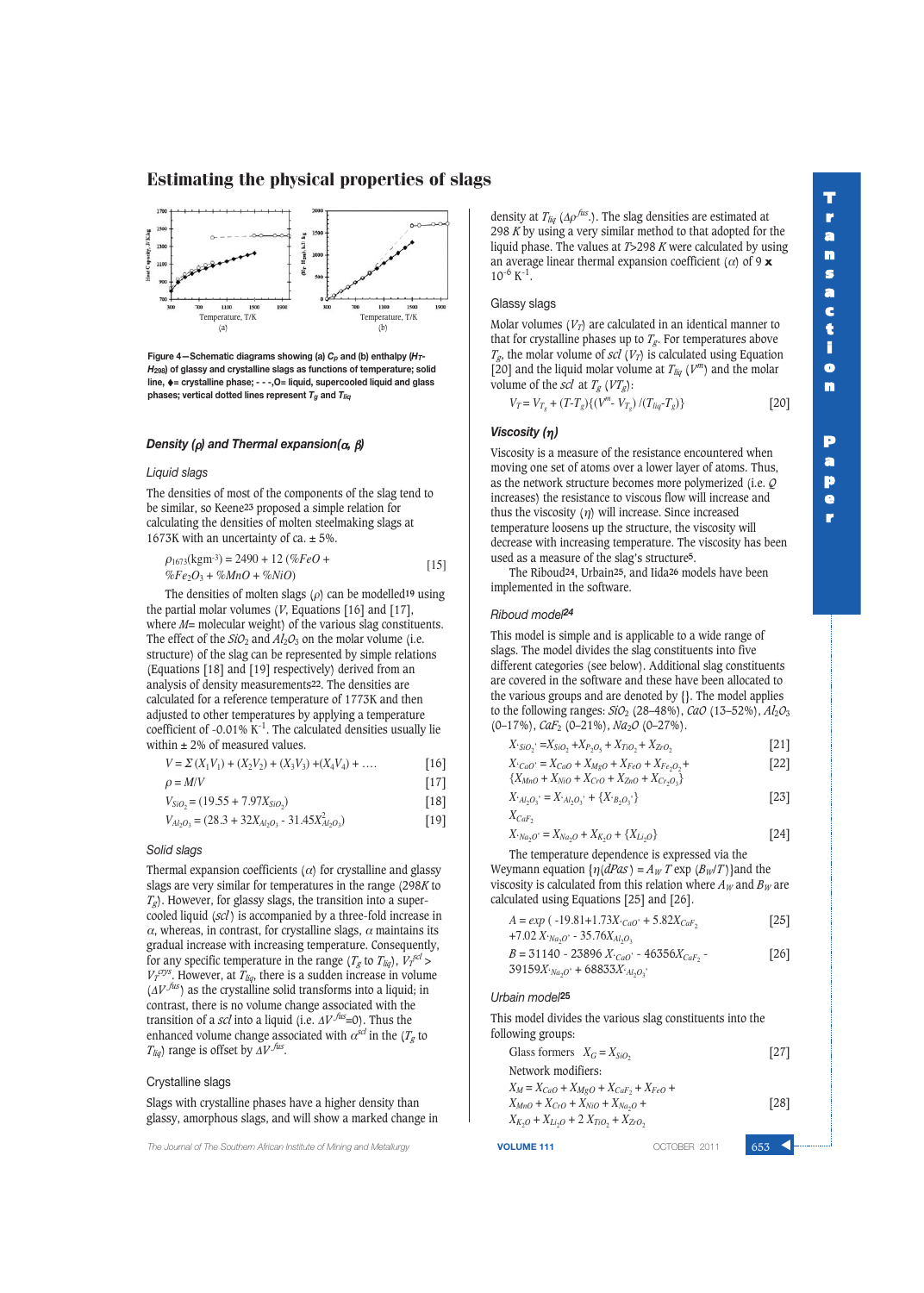Amphoterics:  $X_A = X_{A1_2O_3} + X_{B_2O_3} +$  [29]  $X_{Fe_2O_3} + X_{Cr_2O_3}$ 

Here it has been assumed that  $Fe<sub>2</sub>O<sub>3</sub>$  and  $Cr<sub>2</sub>O<sub>3</sub>$  behave both as network breakers and as amphoterics, where f is the fraction (*f* ) behaving as network modifiers and a value *f*=0.6 is assumed.

The Urbain model works predominantly on a basis of *MxO* so this creates extra ions and it is necessary to normalize *XG*,  $X_M$ , and  $X_A$  by dividing by the term  $(1+0.5X_{FeO_1.5}+X_{TiO_2}+$  $X_{ZrO_2}$ +  $X_{CaF_2}$ ) to give  $X_G^* X_M^*$  and  $X_A^*$ .

The model assumes the Weymann relation

$$
\eta(dPas) = A_W T \exp(B_W/T) \tag{30}
$$

Urbain**25** found that *A* and *B* were linked through the equation

 $-\ln A_W = 0.29B_W + 11.57$  [31]

The 
$$
B_W
$$
 value must be calculated via the equations  

$$
\alpha^* = X_M/(X_M + X_A)
$$
 [32]

$$
B_i = a_i + b_i \alpha + c_i \alpha^2
$$
 [33]

where subscript *i* can be 0, 1, 2, or 3 and *a*, *b*, and *c* are given constants for each case e.g. 0, 1, 2, 3.

$$
B = B_o + B_1 X_{SiO_2} + B_2 X^2_{SiO_2} + B_3 X^3_{SiO_2}
$$
 [34]

Different values for *a*, *b*, and *c* are given for 0,1,2,3 to calculate *B* values for the *CaO–*  $Al_2O_3 + SiO_2$ *, MgO–*  $Al_2O_3$  $+SiO_2$ , and *MnO– Al*<sub>2</sub> $O_3$  +*SiO*<sub>2</sub> systems. In this study, we have modified  $X_{MnO}$  to represent  $X_{MnO} + X_{FeO} + X_{NiO} + X_{CrO}$ +0.6( $X_{Fe_2O_3}$  +  $X_{Cr_2O_3}$ ). The global *B* ( $B_{global}$ ) is given by

$$
B_{global} = (X_{MnO} B_{MnO} + B_{CaO} X_{CaO} + B_{MgO} X_{MgO}) / (X_{MnO} + X_{CaO} + X_{MgO}))
$$
\n[35]

The values calculated with this software are in good agreement with the values cited by Urbain**24** but the model does not have *Bi* values covering monovalent oxides (e.g.  $Na<sub>2</sub>O$ ).

# *Iida model<sup>26</sup>*

The model**<sup>26</sup>** makes use of the basicity index (*Bi*) to represent structure:

$$
\eta(Pas) = A \eta_0 \exp(E/Bi)
$$
 [36]

where  $A =$  pre-exponential term,  $E =$  activation energy;  $\eta_0 =$ hypothetical viscosity for each slag constituent (*i*); the parameters  $A$ ,  $E$ , and  $\eta_0$  are all given as functions of temperature.

$$
A = 1.029 - 2.078 \times 10^{-3} \text{T} + 1.05 \times 10^{-6} \text{T}^2 \tag{37}
$$

$$
E = 28.46 - 2.884 \times 10^{-2} \text{T} + 4.0 \times 10^{-6} \text{T}^2 \tag{58}
$$

$$
\eta_0 = \sum \eta_0 X_{SiO_2} + \eta_0 X_{CaO} + \eta_0 X_{Al_2O_3} + \eta_0 X_{MeO} + ...
$$
\n[39]

$$
\eta_0 = 1.8 \times 10^{-7} \left\{ (M_i T_i^m)^{0.5} \exp\left(H_i / R^* T\right) \right\} / \tag{40}
$$
\n
$$
\left\{ V_m \right\}^{0.6667} \exp\left(H_i / R T\right) \}
$$

where  $V_m$  = molar volume for each constituent, and  $H_i$  = 5.1  $(T^m)_i$  and  $R^*$  = gas constant

The various constituents are divided into the following categories: (1) acidic  $(SiO_2, ZrO_2, TiO_2)$  denoted by subscript A, (2) basic (*CaO*, *MgO*, *Na*2*O*, *K*2*O*, *Li*2*O*, *FeO*, *MnO*, *CrO*, *CaF*<sub>2</sub>, etc.) denoted by subscript B, and (3) amphoteric  $(Al_2O_3,$  $B_2O_3$ ,  $Fe_2O_3$ ,  $Cr_2O_3$ ). The basicity index  $B_i$  is calculated by

▲

$$
B_i = \sum (\alpha_i \mathcal{R} \circ i)_B / \sum (\alpha_i \mathcal{R} \circ i)_A
$$
 [41]

where <sup>α</sup>*i*.=constant for each constituent expressing its relative basicity and  $\%$  i = mass  $\%$ .

This was the original Iida model. Subsequently, the model was modified**26** to account for the amphoterics where their basicity changed according to the temperature. This was done through the modified basicity index (*Bi j* ), particularly for *Al*2*O*3, which was done through back-calculation from experimental viscosity data (Equation [42]). It was concluded that  $Fe<sub>2</sub>O<sub>3</sub>$  and  $Cr<sub>2</sub>O<sub>3</sub>$  worked basically as basic oxides so they appear on the top line. The model gets exceedingly complicated because the modified  $\alpha$  (denoted  $\alpha^*$ ) for  $Al_2O_3$ was obtained from experimental viscosity data for certain systems, e.g.  $CaO + MgO + Al_2O_3 + SiO_2$ , and then expressed by Equation [42].

$$
(B_i^j) = \{ \Sigma (\alpha_i \text{ % } \delta) B + (\alpha_i \text{ % } \delta) F e_2 O_3 + (\alpha_i \text{ % } \delta) B c_{r2} O_3 \} / \quad [42] \{\Sigma (\alpha_i \text{ % } \delta) A + \Sigma (\alpha_i \text{ % } \delta) A l_2 O_3 \} \alpha_i \text{ * } = a B_i + b \text{ % } \delta l_2 O_3 + c \quad [43]
$$

It is difficult to apply the Iida model to systems where there is no experimental data since  $\alpha_i$ <sup>\*</sup>values are determined for each system/family and there is no general overall value for  $\alpha_i^*$ . For example, one can calculate  $\alpha_i^*$  from a, b, and c values for  $CaO + MgO + Al_2O_3 + SiO_2$  but other a, b, c values (leading to a different  $\alpha_i$ <sup>\*</sup> $Al_2O_3$ ) are given for  $Li_2O + Al_2O_3 +$ *SiO*2. The high accuracy claimed with this model comes from its calibration with experimental data for each family of slags.

#### *Thermal conductivity (k)*

There are no extant models for estimating thermal conductivities but Mills**3** noted that the thermal conductivity of liquid silicate slags at  $T_{liq}$  ( $k^m$ ) increased linearly as (NBO/T) decreased (i.e. *Q* increased). Phonon conduction is considered to occur as lattice waves. Slags exhibit covalent bonding (in chains, etc.) and ionic bonding. Since *km* increases with increasing  $Q$ , it is obvious that thermal conduction is greater along the covalent chain than across the cationic bonds. Consequently, a relationship between thermal conductivity and viscosity might be expected, and recent work**4,27** has shown that such a link exists. Further evidence for this link between thermal conductivity and viscosity lies in the temperature dependence of the thermal conductivities of molten slags that can be satisfactorily represented by the Arrhenius relation, which is widely used for the temperature dependence of viscosity**27,28**.

Thermal conductivity  $(k_R)$  measurements at temperatures on glassy and liquid slags contain a significant and unknown contribution from radiation conduction<sup>29</sup>. These  $k_R$  contributions are much smaller in transient hot wire (THW) measurements than for those obtained with the laser pulse (LP) method, because the emitting surface area in LP experiments is 10x that in THW studies. Therefore, only thermal conductivity data from THW studies were accepted here. Typical examples of the temperature dependence of glassy, crystalline, and liquid slags are shown in Figure 5. The maximum in  $k$  occurs at  $T_g$  and it is our contention that the thermal conductivity in the range ( $T_g$  to  $T_{liq}$ ) can be represented by a Vogel-Fulcher relation (see Equation. [5]), which is widely used for viscosities in this range.

654 OCTOBER 2011 **VOLUME 111** *The Journal of The Southern African Institute of Mining and Metallurgy*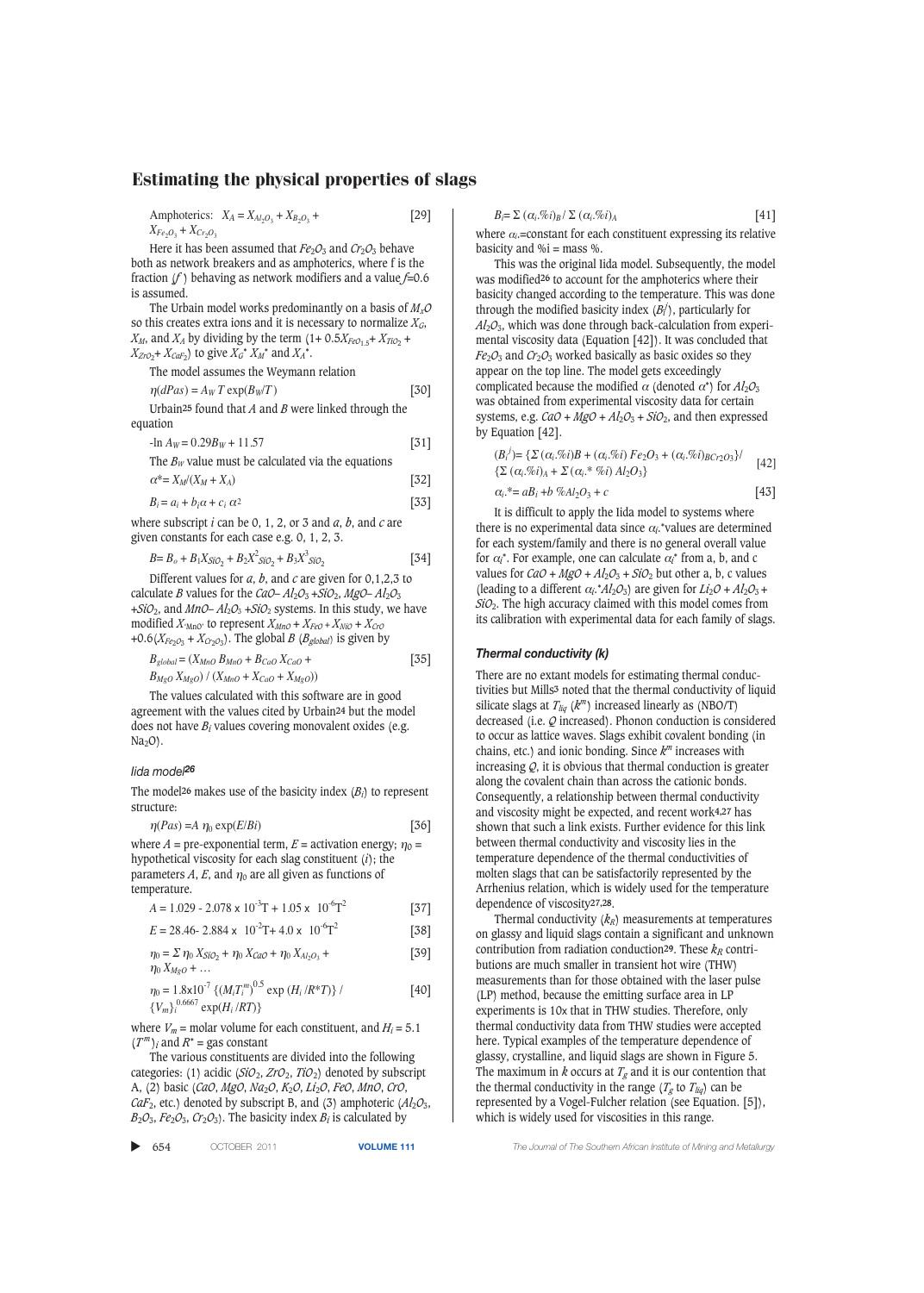

**Figure 5—Thermal conductivity as a function of temperature for Na2O.2SiO2 (dash-dot line), Na2O.3SiO2 (solid line), and Na2O.4SiO2 (dashed line)29,** ♦**=crystalline CaO.SiO230; vertical lines; solid=***Tliq* **and dotted =** $T_q$ **. it can be seen that** *k* **increases with increasing SiO<sub>2</sub> content (i.e. increasing** *Q***)**

*Liquid slags*

Method 1—relation with viscosity

This uses the relation of thermal conductivity (*k*) of the liquid at  $T_{liq}$  ( $k^m$ ) with viscosity. Reported line source data for ln *km***4,27, 30-32** were correlated with Riboud calculations of ln  $\eta^{m}$ 24. The data showed some scatter because of (i) uncertainties in the calculated ln  $\eta^m$  values, (ii) experimental uncertainties associated with  $\ln k^m$ , and (iii) sensitivities of both  $\eta^m$  and  $k^m$  in the region around  $T_{liq}$  and the uncertainties in *Tliq* itself. The following relation was obtained.

$$
\ln k^{m} = -2.178 + 0.282. \ln \eta^{m}
$$
 [44]

# Method 2—relation to both *Q* and ln η *m*

This method is similar to Method 1 in that it uses a relation between  $\ln \eta^m$  and  $\ln k^m$ . The data is shown in Figure 6, and has been expressed as an exponential relation.

$$
\eta^{m} = 0.165 \exp(Q / 0.817) \tag{45}
$$

Then  $\ln k^m$  can be calculated using the equation

 $\ln k^{m} = -1.8755 - 0.0893$  ( $\ln \eta^{m}$ ) + 0.0352 ( $\ln \eta^{m}$ )<sup>2</sup> .) 46]

The values of  $k^m$  obtained are valid only for the range  $Q =$ 2 to 3.2. Care should be taken particularly for slags with *Q* > 3.2 and for slags with high  $Al_2O_3$  contents (e.g. 45% CaO + 10%  $SiO_2$  + 45%  $Al_2O_3$  which would show a high  $Q$  value but, in actual fact, is largely made up of calcium aluminates and will show relatively low  $\eta^m$  and  $k^m$  values).

#### *Method 3—relation with Q*

The relation between  $\ln k^m$  and  $Q$  is shown in Figure 6b and it can be seen that it has similarities to the equation between ln η*<sup>m</sup>* and *Q* (Figure 6a, Equation [47]). There is significant dispersion in the scattered data for *km* but the upward trend with increasing  $Q$  is obvious. Unfortunately, the experimental values for  $k^m$  lie within the range  $Q = 2$  to 3.2. The following relation was derived:

**The Journal of The Southern African Institute of Mining and Metallurgy <b>VOLUME 111 VOLUME 111 COLUME 111 COLUME 111** 

ln *k <sup>m</sup>* = -1.914 + 0.00037 exp (Q/0.402) [47]

This equation is valid only for the range  $Q = 2$  to 3.2. The temperature dependence would be expected to follow an Arrhenius–type relation because of the correlation between  $\eta$  and  $k$ .

| $\ln k_T$ (1)= A exp (B/T) | $[48]$ |
|----------------------------|--------|

There are insufficient data to determine B values as a function of Q, so an approximate relation for *dk*/*dT* was obtained but should be used with caution.

*dk*/*dT* = 0.0005 exp (0.5551Q) [49]

*Solid slags*

#### Method 1

The experimental data for  $\ln k_{298}$  and  $\ln k_{T_g}$  show appreciable scatter when plotted vs  $Q$ , but they do show k increasing with increasing *Q*. The data were assumed to follow an exponential relation similar to that used for  $\ln \eta^m$  (Equation [47], Figure 6b). It was noted that the experimental data for solid *Li<sub>2</sub>O*- containing slags were significantly higher than the curve values and so a correction for *Li*2*O* was added to the exponential relation:

| $\ln k_{298} = -0.424 + 0.00002 \exp(Q/0.299)$ | $[50]$ |
|------------------------------------------------|--------|
| + 3.2. $X_{Li2O}$                              |        |

$$
\ln k_{T_s} = -0.435 + 0.00005 \exp(Q/0.332) \tag{51}
$$
  
+ 3.0  $X_{Li_2O}$ 

This equation should not be used out of range i.e. *Q* > 3.3 or  $Q < 2$ .

Values can be calculated at other temperatures by linear interpolation between 298 *K* and  $T_g$ , and values have also been calculated in the same manner for  $T_g$  to  $T_{liq}$  (but this should in fact follow a Vogel-Fulcher relation, Equation [5], but there was not enough data to establish the necessary constants). This procedure should be accepted only for slags in the range  $Q = 2$  to 3.3.

#### Method 2

A second method is also shown. It was found that for slags with *Q* around 2.5 the thermal diffusivity between 298 K and  $T_g$  tends to have a constant value  $a = 4 \times 10^{-7}$  m<sup>2</sup>s<sup>-1</sup>. Values calculated from  $k = a.C_p.o$  using the calculated values of  $C_p$ and  $\rho$  are also shown. These values apply only when  $Q = 2$ to 3.



**Figure 6—(a) Viscosity and (b) thermal conductivity at the liquidus temperature as function of the parameter** *Q*

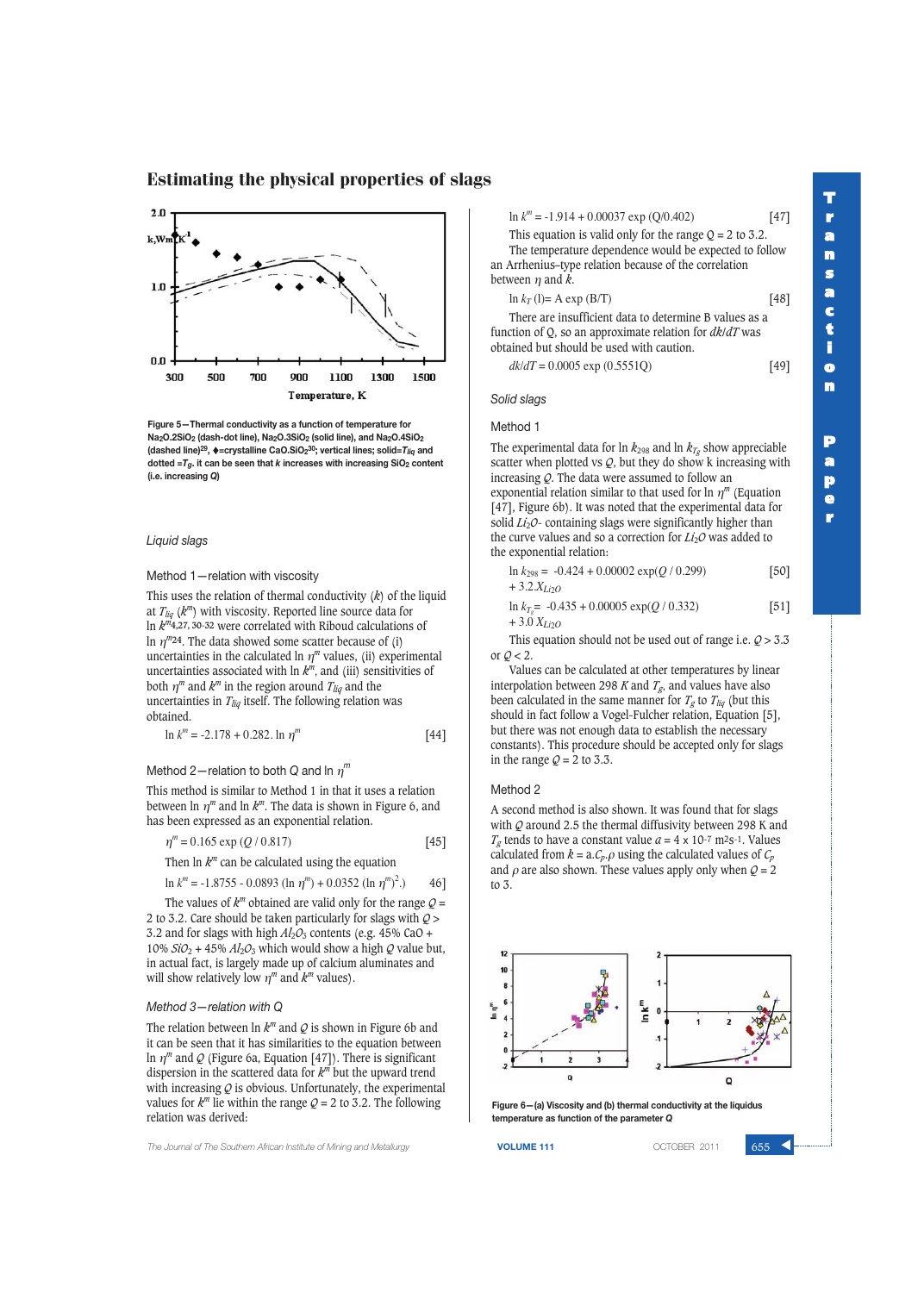## *Crystalline slags*

Nishioka *et al*.**31** report that *k* values for crystalline slags are between 1.5 and 2.5 times higher than that for the glassy slag and are independent of temperature (Figure 5). Thus it has been assumed that  $k_{cryst} = 2k_{glass}$  and is independent of temperature from 298 to 1000K.

#### *Electrical conductivity (*κ*) of liquid slags*

The electrical conductivity involves the movement of cations under the influence of an applied field. In this case, the polymeric silicate network hinders the movement of the cations. Thus the factors affecting the electrical conductivity  $(k)$  are (i) the concentration, charge, and size of the cations and (ii) the polymeric network (as represented by *Q*) which hinders the movement of cations. Smaller cations are more mobile, but the increased mobility of smaller cations is offset by the increased polarization in the M-O bond. For instance, for  $M_2O-SiO_2$  slags, the hierarchy is  $\kappa_{Li} > \kappa_{Na} > \kappa_K$  i.e. decreasing with increasing cation radius. However, the trend is reversed for the *M*O-*SiO*<sub>2</sub> slags where  $\kappa_{Ba} > \kappa_{Sr} > \kappa_{Ca} > \kappa_{Mg}$ 5,16 i.e. <sup>κ</sup> decreases as (*z*/*r*2), possibly because of the higher charge (*z*) in this slag series which would be expected to increase polarization. As increasing temperature gradually loosens up the structure, the hindrance to the movement of cations by the silicate network is reduced, and hence the conductivity increases with increasing temperature. It should also be noted that factors causing an increase in electrical conductivity would cause a decrease in thermal conductivity. The electrical conductivities of slags containing Li<sup>+</sup>, Na<sup>+</sup>, and  $K^+$  are significantly higher than those containing  $Ca^{2+}$ ,  $Mg^{2+}$ , etc., because, for an equivalent slag structure  $(Q)$ ,  $n_{Na}$ + =  $n_{Ca}^{2+}$  where n = number of cations present.

The electrical conductivities have been estimated using recent papers by Zhang and Chou**5, 36**, both of which involve using the relation between conductivity and viscosity.

#### Method 1

Chou and Zhang**35, 5** proposed a relationship for slags containing *CaO*,  $MgO$ ,  $Al_2O_3$ , and  $SiO_2$ .

$$
\ln \kappa = (-0.08 - \ln \eta)/1.18
$$
 [52]

Zhang calculated values of ln *k* using this equation and parameters to calculate the viscosity. These parameters are not generally available for all slag systems, so ln  $\eta$  values were calculated here using the Riboud, Iida, and Urbain models.

#### Method 2

Zhang *et al.* **5,36** reported that the following equations apply for  $M_2O$ –*SiO*<sub>2</sub> (where  $M_2O = Na_2O$  etc.) and  $MO$ –*SiO*<sub>2</sub> (e.g. CaO) systems.

*M*2*O*–*SiO*2: ln <sup>κ</sup> = (0.02 - ln η)/ 2.87 [53] *MO*–*SiO*<sup>2</sup> ln <sup>κ</sup> = (0.15 - ln η)/1.1 [54]

The model assumes (i) that cations on charge balancing duties are not available for electrical conduction and (ii) the charge balancing is directly related to the concentrations of the various cations present (i.e. a statistical distribution). The differences between Equations [53] and [54] were attributed to the fact that there are twice as many Na<sup>+</sup> ions as  $Ca^{2+}$  for equivalent compositions. Here the model calculates the ratio

| 656<br>OCTOBER 2011<br><b>VOLUME 11</b> |
|-----------------------------------------|
|-----------------------------------------|

(*r*\*) of *M*<sup>+</sup> ions present in the slag (Equation [55]) and then calculates the conductivity using Equation [56] (which was derived from the product of *r*\* multiplied by the differences between Equations [53] and [54]). It is recommended that this method be used when the slag contains *M*<sup>+</sup> ions e.g. *Na*<sup>+</sup> , *K*+ , or *Li*<sup>+</sup> .

| $r^* = 2 \sum X_{M^+} / \sum (2 X_{M^+} + X_{M^2} + 0.667 X_{M^3} +$ | $[55]$ |
|----------------------------------------------------------------------|--------|
| $0.5X_{M^{4+}}$ .                                                    |        |
| $\ln \kappa = 0.15 + r*3.87 - (\ln \eta / (1.1 + 1.77r*)$            | $[56]$ |

#### *Surface tension (*γ *)*

Method 1

Surface tension is not a bulk property but is a surface property. The free surface of the molten slag contains higher concentrations of the constituents with lower surface tension. Values of surface tension and the trends in surface tension can be calculated using a partial molar approach (Equation [57]), and are shown in Figure 7**37**. The model divides slag components into two classes: (i) oxides with higher surface tension values where values of  $X_2$   $\gamma_2$  tend to be similar to that shown in Figure 7a and (ii) components with lower  $\gamma$ values (surfactants  $B_2O_3$ ,  $CaF_2$ ,  $Na_2O$ ,  $K_2O$ ,  $Fe_2O_3$ , and  $Cr_2O_3$ ) where values of  $X_2$   $\gamma_2$  tend to be similar to those shown in Figure 7a.

 $\gamma$  (mNm<sup>-1</sup>) =  $\sum X_1 \gamma_1 + X_2 \gamma_2 + X_3 \gamma_3 + ...$  [57] These surface active components cause a rapid decrease in surface tension and, in these cases,  $X_2$   $\gamma_2$  and can be represented by two curves determined by a critical point N (corresponding to the minimum in Figure 7b) (i) for  $\langle N \rangle$  as a polynomial by  $X_2 \cdot Y_2 = a + bX + cX^2$  and (ii)  $\Rightarrow N$  by  $X_2 \gamma_2 = a^2$ +*b'X* (which are shown by the dashed line in Figure 7b). The method has the advantage that it can easily be applied to multicomponent industrial slags, but uncertainties in the estimated values are ca.  $\pm$  10%. The biggest problem with this method lies in its inability to deal with two, or more, surface-active components simultaneously (e.g. *CaF*<sub>2</sub> and  $B_2O_3$ ) and, for these conditions, Method 1 tends to exaggerate the decrease in  $\gamma$  in these cases (i.e.  $\gamma_{\text{meas}} > \gamma_{\text{calc}}$ ).



**Figure 7—Schematic diagram showing compositional dependence (X) of surface tension (**γ **= solid line) and X1** γ**<sup>1</sup> and X2** γ**<sup>2</sup> (= dashed lines) for a binary slag system containing (a) no surface active constituents and (b) one surface active constituent where 1 and 2 represent the slag components**

656 OCTOBER 2011 **VOLUME 111** *The Journal of The Southern African Institute of Mining and Metallurgy*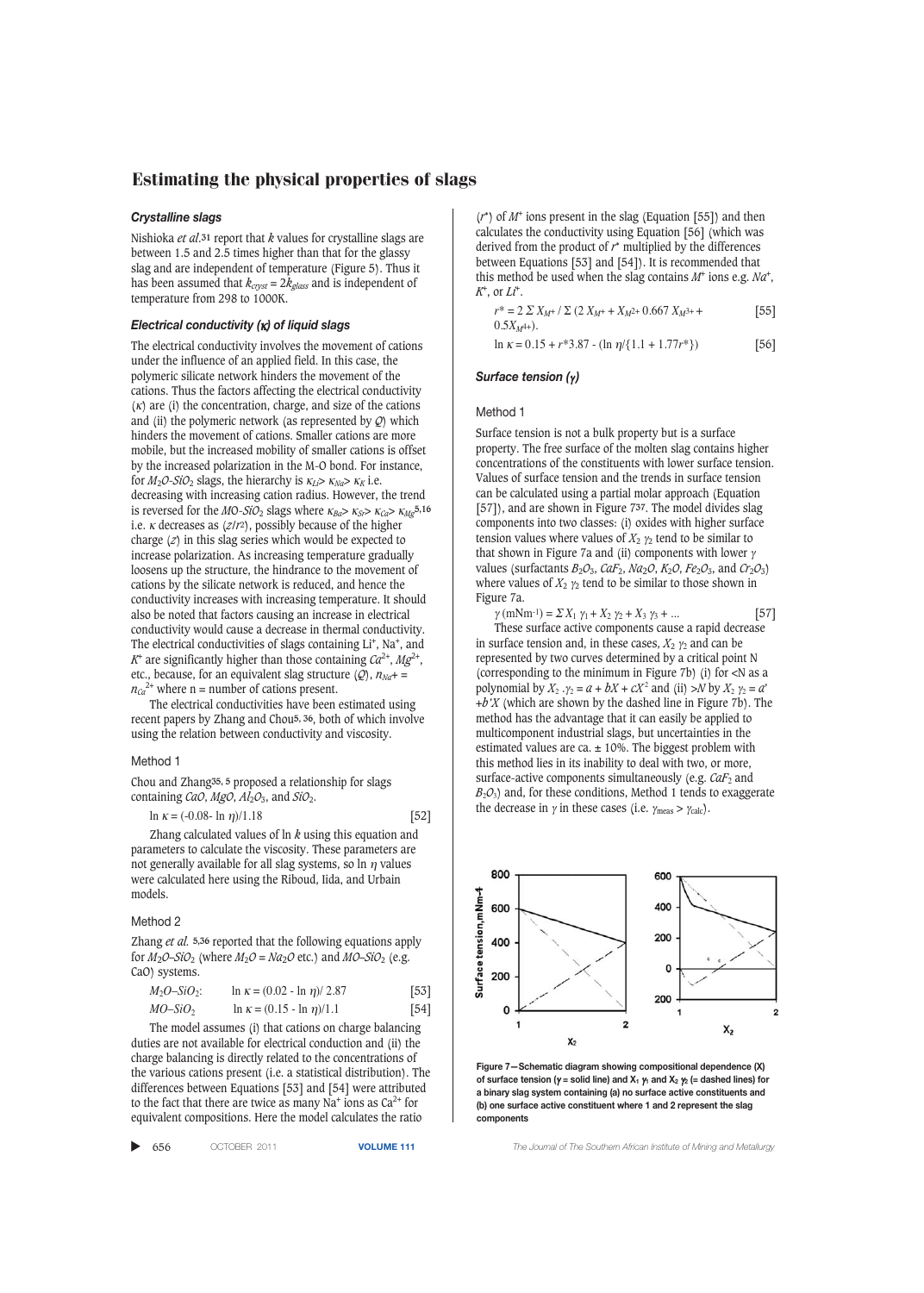**T**

# Estimating the physical properties of slags

# Method 2

Method 2 was devised to address this problem. It was assumed that (i) occupation of the surface occurs in the hierarchy (of lowest surface tension) *B*2*O*3> *K*2*O*>*Na*2*O*>*CaF*2>  $Fe<sub>2</sub>O<sub>3</sub> > Cr<sub>2</sub>O<sub>3</sub>$  and (ii) surface saturation occurs at N=0.12. The various surfactant contributions were calculated from the various oxides until the value N=0.12 was attained. When N>0.12 all contributions from these surfactants were taken as positive contributions  $(=\chi_i\gamma_i)$  i.e. they were not considered to be present in the surface layer and thus contributed normally to the bulk surface tension. The values calculated using Method 2 are preferred.

Most slags have negative temperature coefficients  $\frac{d\psi}{dT}$  (20. However, it is known that slags with high  $\frac{SiO_2}{T}$ contents exhibit positive (*d*γ/*dT* ) values**38**. This is related to the fact that *SiO*<sub>2</sub> has a relatively low surface tension value. Ideally, (*d*γ/*dT* ) could be calculated on a partial molar basis but we do not have  $\left(\frac{d\gamma}{dT}\right)$  data for all the slag constituents. Consequently, a constant value of (*d*γ/*dT* ) has been assumed. However, (*d*γ/*dT* ) values were calculated on a partial molar basis for those slag constituents where data were available (e.g. Equation [58]).

$$
(d\gamma/dT) (mNm^{-1}K^{-1}) = \sum X_1 (d\gamma_1/dT) +X_2 (d\gamma_2/dT) + X_3 (d\gamma_3/dT) + ...
$$
 [58]

## **Using the software**

The intention behind this work is to provide a practical set of models that can be used by process engineers as working tools in everyday pyrometallurgical work. The software is available from http://www.pyrometallurgy.co.za/KenMills/, initially in the form of a spreadsheet, but other interactive calculation methods may be available in due course. The attractive feature of having the software available on a website is that the latest version can always be available to all users, and the burden of sending out software updates is relieved. Specific detailed instructions for the use of the software are available on the same website, so are not repeated here. The software requires the specification of the composition and liquidus temperature of the slag. If the glass transition temperature for glassy slags is known, this can also be specified; otherwise this will be estimated by the software.

#### **Acknowledgements**

The authors would like to express their thanks to the following for their valuable comments during the preparation of this paper: Professor Seshadri Seetharaman (KTH, Stockholm), Professors M. Susa and M. Hiyashi (Tokyo Institute of Technology), Professor K. Morita and Dr Y. Kang (University Tokyo), and Professor K.C. Chou and Dr G.H. Zhang (University of Science and Technology Beijing).

#### **References**

**1.** MILLS, K.C. and FOX, A.B. The role of mould fluxes in continuous casting so simple yet so complex. *ISIJ International*, vol. 43, 2003. pp. 1479–1486.

**The Journal of The Southern African Institute of Mining and Metallurgy <b>VOLUME 111 VOLUME 111 COTOBER 2011** 

- **2.** JONES, R.T., REYNOLDS, Q.G., CURR, T.R., and SAGER, D. Some myths about DC arc furnaces. Southern African Pyrometallurgy 2011. Jones, R.T. and Den Hoed, P. (eds.). *Southern African Institute of Mining and Metallurgy*, Johannesburg, 6–9 March 2011. pp.15–32.
- **3.** MILLS, K.C. The influence of structure on the physico-chemical properties of slags. *ISIJ International*, vol. 33, 1993. pp. 148–156.
- **4.** HAYASHI, M., ISHII, H., SUSA, M., FUKUYAMA, H., and NAGATA, K. Effect of ionicity of nonbridging oxygen ions on thermal conductivity of molten alkali silicates. Physics and Chemistry of Glasses - *European Journal of Glass Science and Technology Part B*, vol. 42, no. 1, 2001. pp. 6–11.
- **5.** ZHANG, G.H. and CHOU, K.C. Simple method for estimating the electrical conductivity of oxide melts with optical basicity. *Metallurgical and Materials Transactions B*, vol. 41, no. 1, February 2010. pp. 131–136.
- **6.** NATIONAL PHYSICAL LABORATORY. MTDATA. www.npl.co.uk/mtdata/
- **7.** FactSage www.factsage.com
- **8.** THERMO-CALC SOFTWARE www.thermocalc.com
- **9.** TASKINEN, P., GISBY, J., PIHLASALO, J., and KOLHINENT, T. Validation of a new viscosity database with industrial smelting slags. *Proceedings, European Metallurgical Conference EMC2009*, Innsbruck, Austria, 28 June–1 July 2009. GDMB, Clausthal-Zellerfeld, Germany. vol. 3, pp. 915–930.
- **10.** LING ZHANG, SUN, S., and JAHANSHAHI, S. Review and modeling of viscosity of silicate melts: Part I. Viscosity of binary and ternary silicates containing CaO, MgO, and MnO. Part II. Viscosity of melts containing iron oxide in the CaO-MgO-MnO-FeO-Fe2O3-SiO2 system. *Metallurgical and Materials Transactions B*, vol.29, 1998. pp. 177–186 and 187–195.
- **11.** MYSEN, B.O. Structure and Properties of Silicate Melts. Elsevier, Amsterdam, 1988.
- **12.** GAYE, H and WELFRINGER, J. Modelling of the thermodynamic properties of complex metallurgical slags. Proceedings of the. 2nd International Symposium on Metallurgical Slags and Fluxes. Fine, H.A. and Gaskell, D.R. (eds.). *The Metallurgical Society of AIME*, Warrendale, PA, 1984. pp. 357–373.
- **13.** KAPOOR, M.L. and FROHBERG, M.G. Chemical Metallurgy of Iron and Steel. *Iron and Steel Institute*, London, 1971. pp. 17–21.
- **14.** MILLS, K.C. and SRIDHAR, S. Viscosities of ironmaking and steelmaking slags. *Ironmaking & Steelmaking*, vol.26, no. 4, 1999. pp. 262–268.
- **15.** DU SICHEN, BYGDEN, J., and SEETHARAMAN, S. A model for estimation of viscosities of complex metallic and ionic melts. *Metallurgical and Materials Transactions B*, vol. 25, 1994. pp. 519–525.
- **16.** DU SICHEN, BYGDEN, J., and SEETHARAMAN, S. Estimation of the viscosities of binary metallic melts using Gibbs energies of mixing. *Metallurgical and Materials Transactions B*, vol. 25, 1994. pp. 589–595.
- **17.** MORINAGA, K., SUGINOHARA, T., and YANAGASE, T. The electrical conductivity of CaO-SiO2-Fe2O3 and Na2O-SiO2-Fe2O3 melts. *Journal of the Japan Institute of Metals*, vol. 39, 1975. pp. 1312–1317.